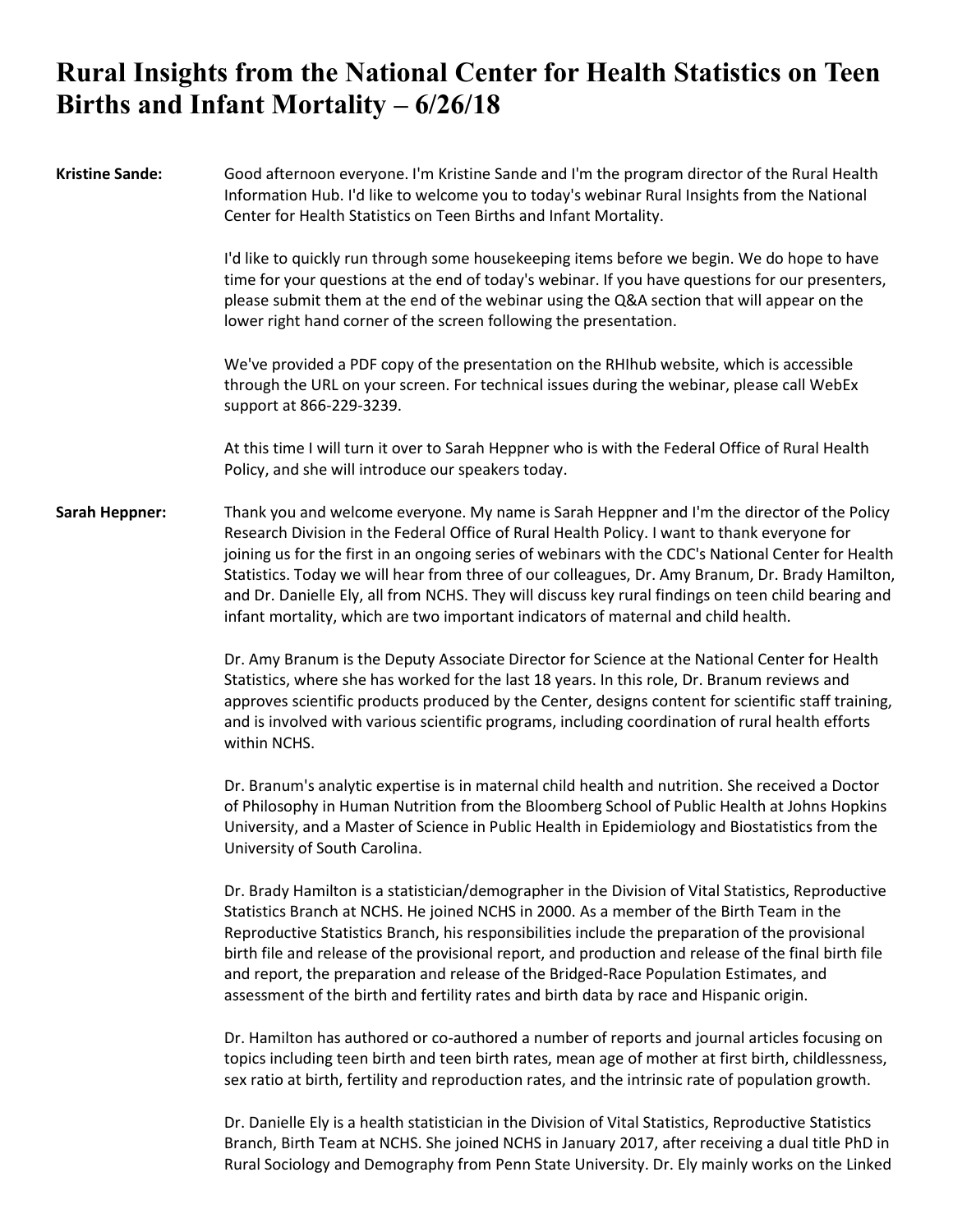Birth and Infant Death File, with several recent projects examining rural-urban differences in infant outcomes.

Now, before I turn things over to Dr. Branum, I want to take a moment to thank our speakers and their colleagues at NCHS for making it a priority more recently to report data on geography, including rural areas whenever possible. Having this information publicly available is so important for our stakeholders and communities because it allows them to look at the unique strengths and opportunities in rural, and use that information to improve the health of rural Americans.

Without further ado, let me turn things over to Dr. Branum.

**Amy Branum:** Hi. Thank you so much Sarah. And I would like to say thank you very much to Tom Morris and Amy Chanlongbutra, and others, Steve Hirsch at HRSA, for inviting us to participate in this webinar series. We're very excited to have this collaboration between NCHS and HRSA's Federal Office of Rural Health Promotion, and we hope it's one of the first one of many.

> Today, my role here is just to give the listeners an overview of NCHS, especially for those of you who are not familiar with us, and hear a little bit more about some of our specific data products and research related to rural-urban health.

> What is the National Center for Health Statistics? Or I should say who are we? We are your health statistics agency. We were an independent agency until the late 1980s, and then incorporated as part of the Centers for Disease Control, where we remain today. We are home to major household based population surveys, healthcare surveys, and of course vital statistics for the entire United States. Our staff produces dozens upon dozens of statistical reports, journal articles, data files, and technical information each year.

> NCHS is also one of 13 designated Federal Statistical Agencies in the United States. Federal Statistical Agencies have a responsibility to produce unbiased, policy neutral, transparent information for policy makers, researchers, and the general public. Here at NCHS, we meet this mission by operating under certain principles to ensure that the information we provide is accurate and unbiased.

I want to touch very briefly on some of our main data products. This is not an exhaustive list of all the products that we produce here in terms of data files, but I just want to highlight a few examples. This includes, of course, our three large household based surveys, the National Health Interview Survey, the National Health and Nutrition Examination Survey, and the National Survey of Family Growth. These surveys capture all kinds of information about population health and wellbeing, from measured height and weight, to information on family formation and reproductive factors, to smoking. Anything that you could possibly want, we probably have.

We also have a suite of healthcare surveys. And again, this is not an exhaustive list, but these surveys include the National Ambulatory Care Survey, the National Hospital Ambulatory Care Survey, and the National Hospital Care Survey. And many, many more. And of course, vital statistics. Here at NCHS, we produce vital statistics for the nation's birth, death, fetal death, and a special linked infant birth and death file each year.

In terms of measurement of geography within our data files, pretty much all data systems include at least some level of geography. Now, this level may vary, but most include information at least down to the county level. So for most of our data files, we have information usually at least down to county level.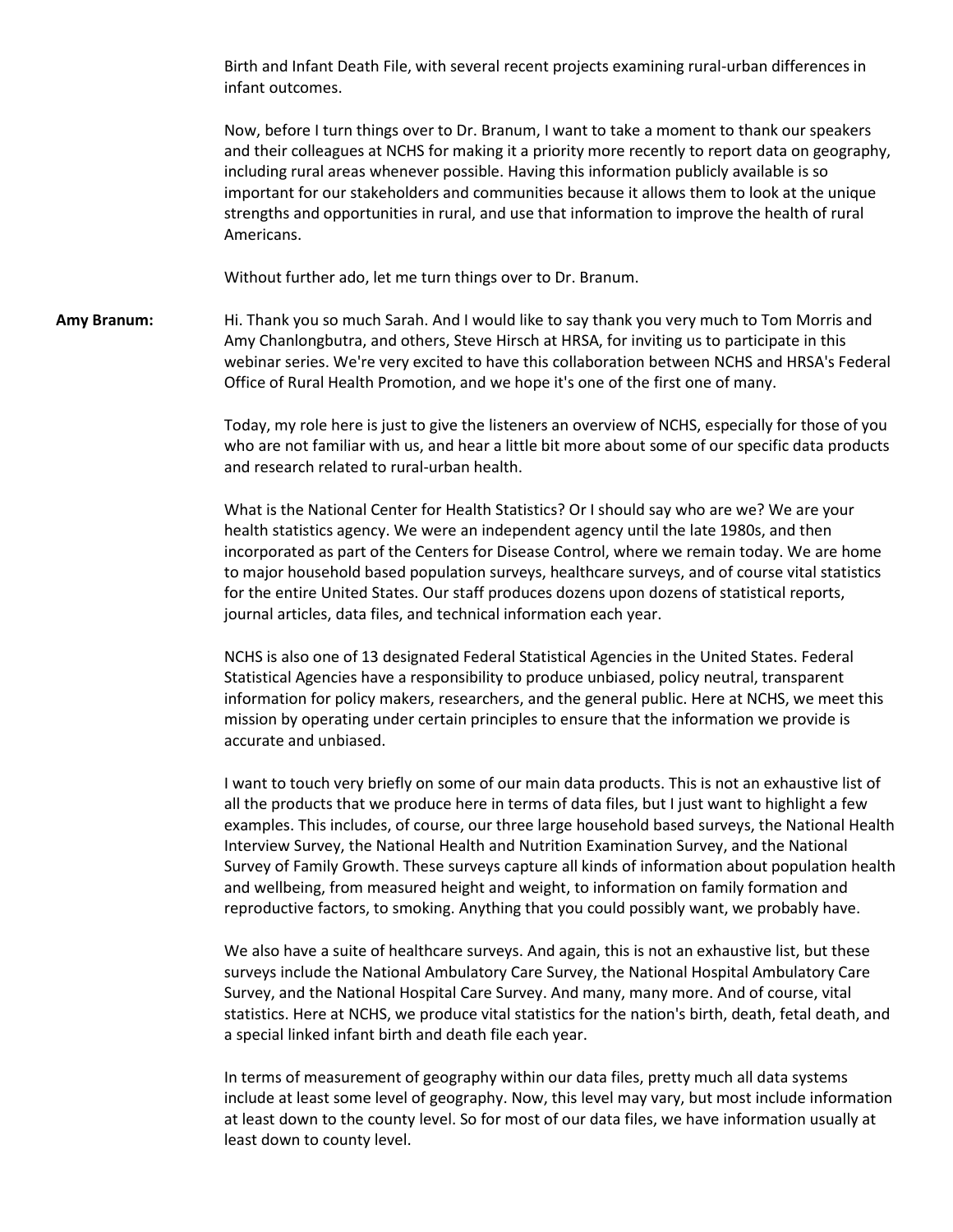It's important to point out, though, that geography is not available on most of our publicly available data files. And those are the data files that are freely downloadable from our website. This is obviously because we have to really make sure that we protect respondents' and participants' confidentiality, and make sure there's no risk of disclosure. Now, there a few exceptions for some of our public use files, which may include geography at the level of MSA, or Metropolitan Statistical Area, and non-MSA. But most of our public use files don't go beyond this level of geography, again, for purposes of avoidance of risk disclosure.

Lower levels of geography, however, are available via restricted use data files. These data files have to be obtained or accessed under controlled procedures. I'll provide a link at the end of my presentation where participants can find out more about them.

I also wanted to talk very generally about some of the methodology that we have taken here at NCHS to come up with our own urban-rural scheme. I think Danielle and Brady are both going to touch on this scheme in part of their presentations, so I'm going to keep this very general. But NCHS has created our own scheme towards classification that's really useful in measuring health statistics in particular. The scheme is based on ONB's delineation of MSA and micropolitan areas based on the 2012 standard, which are available at this link.

One of the key features of this scheme is separation of large metro areas into large central areas and large fringe areas. This is because it's important to make the distinction within urban areas, since health outcomes often will vary according to whether a participant or a person lives in a central area, which is more of like an inner city area, versus a fringe area, or more suburban.

This slide just shows the county based map using the six level NCHS urban-rural scheme. You can find out more information about the scheme. This is the 2013 scheme. There was also one done in 2006. You can find out all kinds of information about this at this website.

Now I just want to talk really quickly about some of the urban-rural research that our staff have undertaken in recent years here at NCHS. I'm really proud and happy to say that there has been an increased focus on urban-rural health status in many of our reports. Since 2015, NCHS has published at least six data briefs on topics that are either solely focused on urban-rural difference, or that incorporate at least one figure showing urban-rural differences for a given health topic. Also, very recently, just in the last week I believe, there were two articles published in JAMA on differences in obesity between urban and rural areas.

Lastly, I want to mention that both MSA and non-MSA is a characteristic now incorporated in the National Health Interview Survey's Key Estimates, which are now provided via a data visualization. I'm going to talk a little bit more about each of these products on the following slide.

Here are two recent examples of our products known as data briefs. Our data briefs are intended to succinctly and clearly describe some public health issue. They do this by conveying data through four to five figures, and somewhat brief and somewhat simple text. These are just two examples. One you're going to, of course, hear more about shortly from Danielle. But the other one, as you can see, is a data brief that's focused on urban-rural differences on a specific topic, in this case, on fertility related behavior.

More information about our data brief, including all of our published briefs to date, which now numbers over 300, are available at this link on the slide.

As I mentioned, we also have a new tool, a data visualization tool for our selected estimates that we put out on a regular basis from the National Health Interview Survey. This tool replaces what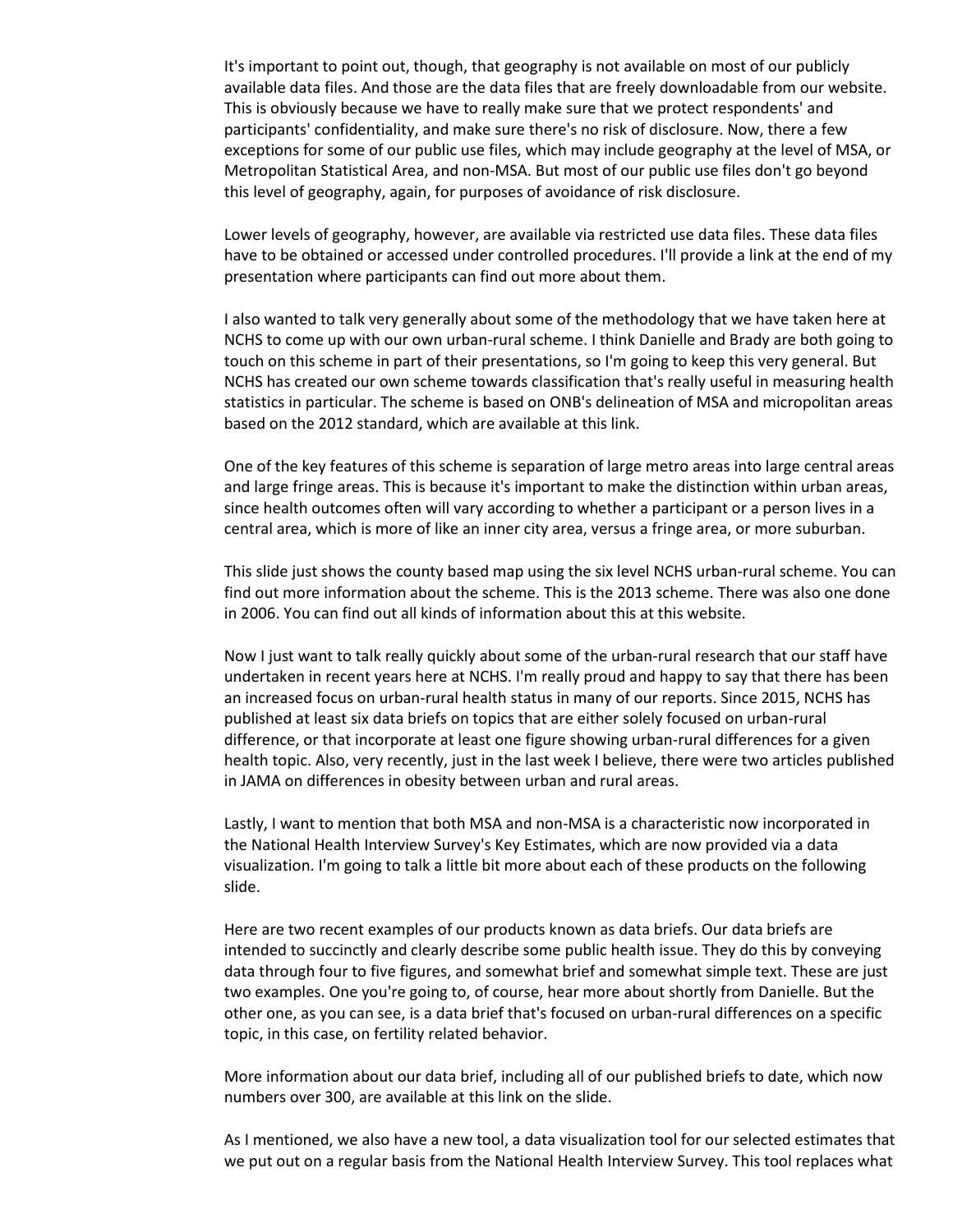was previously a static report by now using this interactive tool where users can look at the different estimates by year, by different characteristics, trends, et cetera. We're pleased to report that this now incorporates information for each of the key estimates or key statistics by MSA, large MSA, small MSA, not in an MSA status.

This example on this slide is showing the prevalence of current cigarette smoking among adults age 18 and over by metropolitan statistical area. Again, the link for this product on this slide. I hope you can check it out and play around with it.

Then lastly, as I mentioned, we had two journal articles recently published, I believe they were published just on June 19th, using data from the National Health and Nutrition Examination Survey. These articles examine trends in urban-rural differences in obesity among adults and youth. One paper was focused on adults, the other was focused on children and adolescents. The references for these articles are included on this slide. I hope you are able to check those out as well.

As I mentioned, I've put together some links here for some general resources on our website that I hope you would find helpful. The first includes, of course, just the general website. The second is a website specifically to all of our surveys and data collection systems. The third is a site dedicated to all of our publication and information products. Then the last link is where you can find out more information about our restricted data, including which variables are available on a given data set, including geography, and how a researcher can go about accessing those data.

That covers my portion of the talk. I'd like to thank you all for your participation. If you would like more information and have questions, please feel free to contact me at any time. And if I don't know the answer, I will route you in the right place, hopefully. With that, I'm going to turn it over to Dr. Hamilton.

**Brady Hamilton:** Thank you, Amy. I'll be talking about key birth rates by urban-rural areas. I want to acknowledge my co-authors on previous and upcoming reports, two of whom will be presenting, or one has already presented and one will be presenting at today's webinar. Most of the material that you will see in this presentation comes from these reports.

> First a couple notes about the methods that the data that you'll be seeing in this presentation. All the data that you'll be seeing is vital data for the year. The race data is bridged to the 1977 standard. Both the birth and death registration process is undergoing a revision to incorporate the 1997 revised standards for race and Hispanic ethnicity. But to provide continuity, we use the bridged data because not all states [inaudible 00:15:36] revised by 2016, mortality is still in the process. Before that, you have a staggered process of implementation by states. So I have used the bridge; that allows us to look at the trends.

> Amy already touched upon the classification scheme. The upcoming slides you'll be seeing basically recodes that information, those six categories down to three, and for some of the slides it only has two basic categories. The three basic categories that you'll be seeing for some of the slides are large urban counties, and then small or medium urban counties, and then rural counties. Some of the slides will have an even simpler coding dichotomy of urban and rural.

> Okay, here you see the birth rates for females age 15 to 19 by urbanization level. You have rural, large urban, small and medium urban. What you see is that across the board for all three levels, there's been a decline in the rate. The urban rate has declined 48%. The large urban has declined 51%, and the small and medium has declined 59% between 2007 and 2016. I should also note, too, that we're using 2007 because that represents at the national level, the most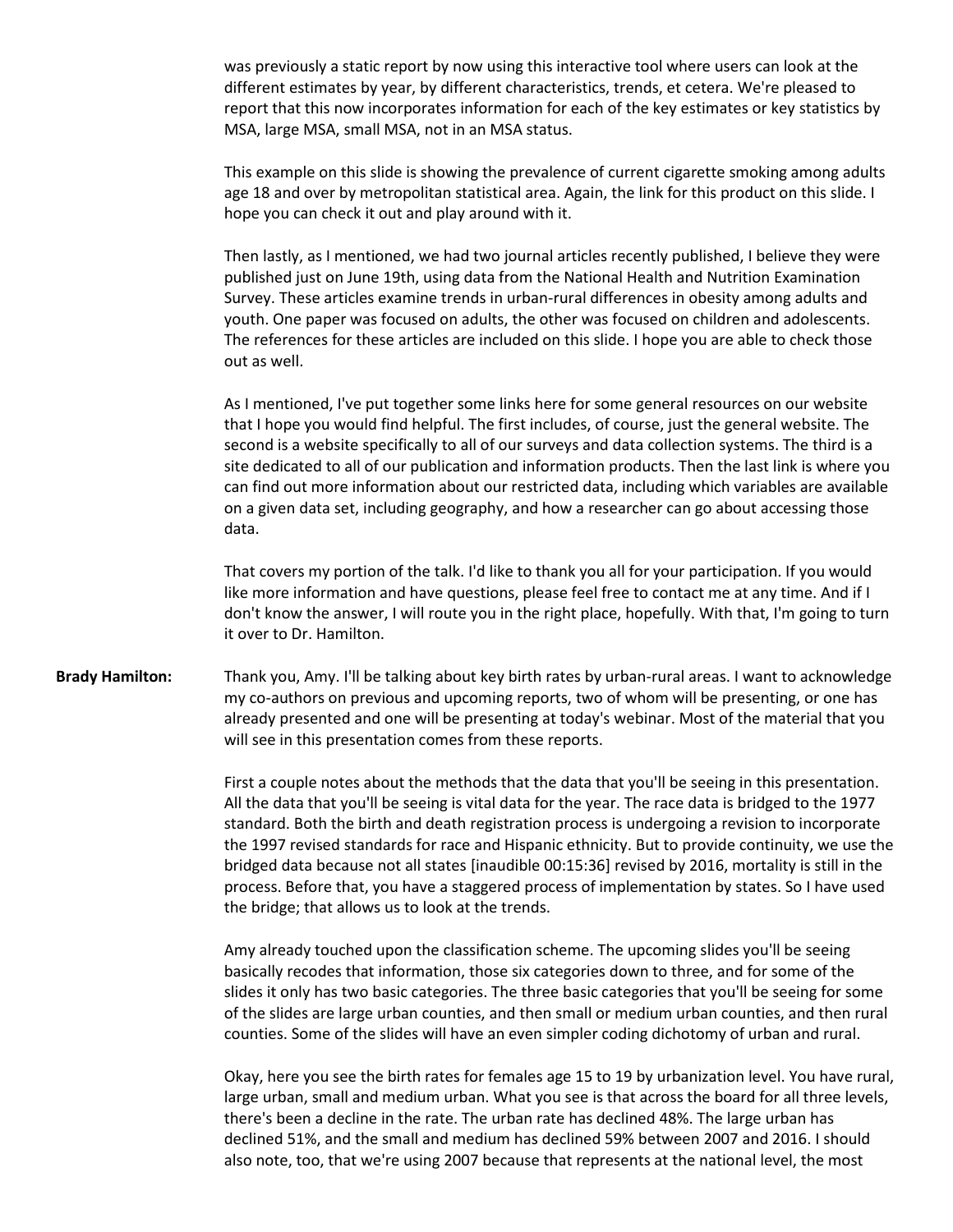recent period of continued decline in the teen birth rate, which at the national level has declined 8% per year, which is quite astounding.

You'll also notice, too, that there are distinct differences in the level of these rates for these urbanization levels. The rates for the rural area are higher, and they are consistently higher through the entire period.

Looking at these rates by race and Hispanic origin, we see again that it has declined across all three levels of urbanization for each of the three selected groups shown here, non-Hispanic white, non-Hispanic black, and Hispanic. In addition to that, you'll also notice, too, that for each level of urbanization, within each of the race groups, there are differences, with the rate for the rural area being higher than that of the other two areas. Also, you'll notice comparing within a particular level of urbanization, differences in terms of the rate for the three selected groups. The largest declines between 2007 and 2016 were for the Hispanic, and the smallest declines were seen for the non-Hispanic white.

This and the next map were taken from a data brief that was published. I was the main author, and Amy and Lauren Robbins were authors on that as well. It just shows the percent change of the teen birth rate for urban counties between 2007 and 2016. It shows that there has been, again, this decline in the teen birth rate between those periods, but you see that this level of decline differs across states.

And here you have the teen birth rate for the rural counties, which again, you have this decline, but there is a marked difference in the level of decline by region of the country.

Here we have the birth rate for females age 15 to 17, the younger teens, again by urbanization level. Here we're just showing rural versus urban. And again, we see from 2007 to 2016, real decline in the rate for both areas. A 52% decline in the young teen birth rate for the rural areas, a 60% decline for the urban areas. Beyond that, you also see across the entire period that the rural rate is noticeably higher than that for the urban rate.

Again, looking at this by race and Hispanic origin, we see again this decline for the young teens, their birth rates, for each urbanization area by the race group. And again we see within a particular urbanization area, we see marked differences in the rate by race and Hispanic origin. And again, the Hispanics have the largest decline in the rates for each of the urban or rural areas, and the smallest declines were seen in the non-Hispanic whites.

Here we're looking at the older teens, 18 to 19. And again we see, as I noted before, a decline across the time period 2007 to 2016. There was a 38% decline in the older teen birth rate for the rural areas, a 49% decline for teen birth rates in the urban areas. And again, I seem to be like a parrot repeating my phrase, you also a notice a clear distinction in the trend between the older teen birth rate for rural versus urban. They both decline, but they clearly [inaudible 00:21:47] time period, the rural rate is higher than the urban rate.

Again, looking at this by race and Hispanic origin, we see, as I noted before, the decline in the rate for all three groups for the two urbanization levels in the rates between 2007 and 2016. But we also see differences. We see differences for each race group in terms of the urban versus rural rate. And within any of those particular areas, we see differences in terms of the rate by race and Hispanic origin. Hispanics have the largest decline for the urban areas, and non-Hispanic blacks have the largest decline for the rural areas, and overall, the rate for non-Hispanic white was the smallest.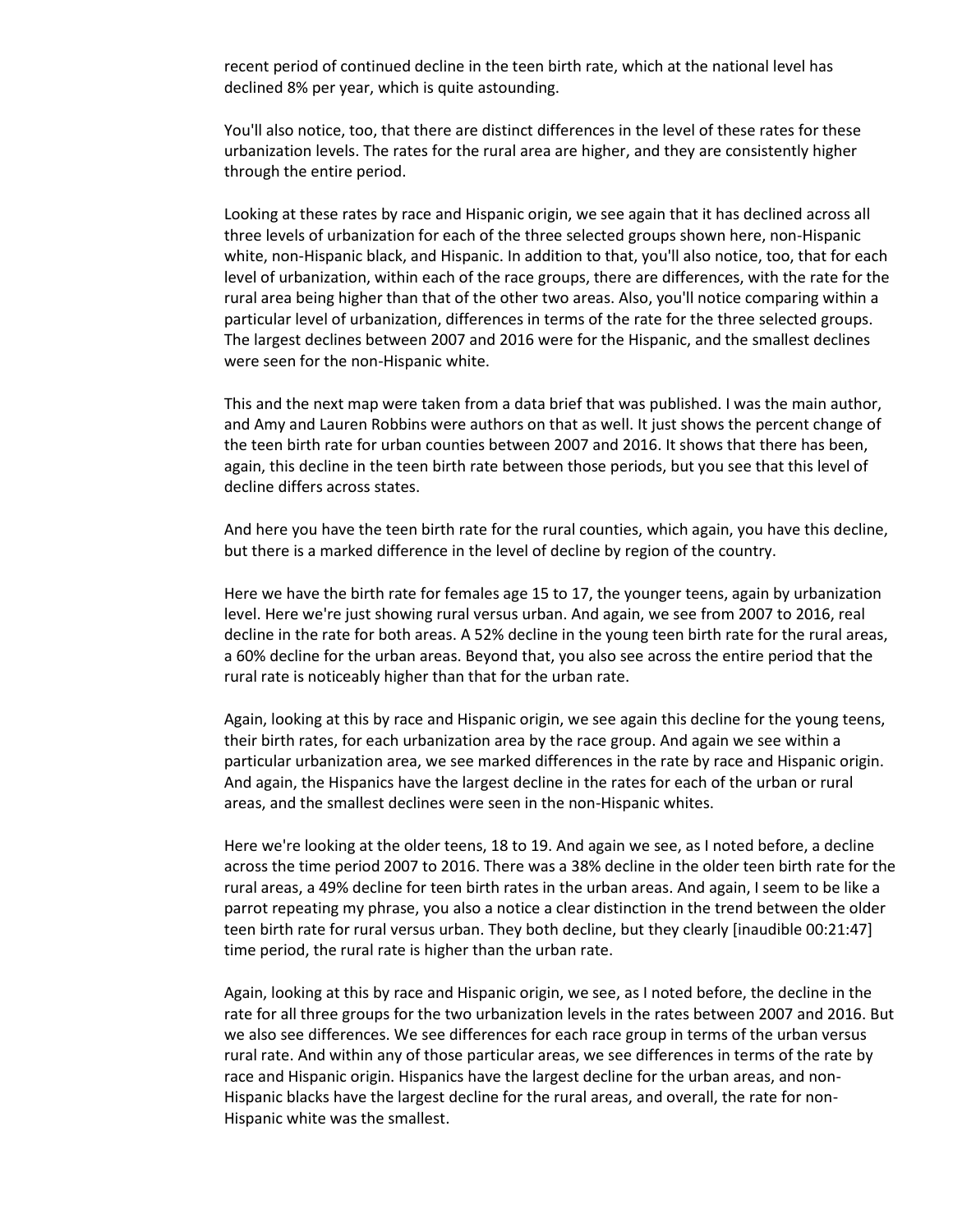The last slide I want to show you focuses on the birth rates for second and higher order births. So these are teens that are having their second, third, fourth birth, which is a real indicator for the impact of this phenomenon of having a child in your teens. Here you see a comparison of the rural versus the urban. Again, you see a decline across the time period from 2007 to 2016. There is a 49% decline in the rate in the rural area, and 50% decline in the urban area. And again, across that entire time period, you see this marked difference in the rate for the rural areas versus the urban areas, with the rate for the rural areas being higher.

Finally, we look at the second and higher order birth rates for females age 15 to 19 by urbanization, and looking at it for the selected race groups, non-Hispanic white, non-Hispanic black, and Hispanic. Again. We see a decline for each of the race and Hispanic origin groups, and urbanization areas between 2007 and 2016. We also see marked differences within each race group in terms of the rural versus the urban rate, and within any particular urban and rural area, marked differences in the rates by race and Hispanic origin. Between 2007 and 2016, the largest declines for the urban rates were for the Hispanics, the largest declines for the rural rates were for the non-Hispanic blacks.

In summary, birth rates for females age 15 to 19, 15 to 17, 18 to 19 years have declined for each urbanization area from 2007 through 2016. Teen birth rates for 15 to 19, 15 to 17, 18 to 19 declined by race and Hispanic origin across those areas between 2007 and 2016. However, of all these declines, there are still differences in teen childbearing rates by urbanization level and also by race and Hispanic origin.

Here is my contact information if you have any questions. Feel free to contact me. I'd be happy to talk with you about the research and what we're currently working on. With that, I'm going to turn it over to my colleague, Danielle.

**Danielle Ely:** Thank you, Brady. And thank you everyone for joining us today. Today, I'm going to be discussing the urban-rural differences in infant mortality rates. To start, rather than discussing all of the urbanization levels again, since we've had two rundowns with that, I'm just going to point out the definition of infant mortality rate, which is the number of infant deaths, which are those aged under one year or under 365 days, per 1000 live births.

> Specifically today, I'm going to speak to you about infant mortality rates, more generally, infant mortality rates by race and Hispanic origin groups, and also for the mortality rates, for the leading causes for infant deaths. All of this data comes from previously published data briefs or quick stats that we have put out, which are available through the NCHS website, information that Amy provided earlier.

The following information is from a quick stat that was put out using 2007 and 2015 data. It uses parent linked birth and infant death files. Here you can see that from 2000 to 2015, there were marked declines in infant mortality rates for each of the urbanization levels. However, if we break it down to really see the differences between rural counties and the urban counties, there are some differences. In 2007, rural counties had 5% higher infant mortality rates than small and medium urban counties. However, in 2015, although both rates went down, rural had an even higher infant mortality rate than small and medium urban counties, and it increased by a 2% difference.

The differences between large urban counties and rural counties are even larger. In 2007, rural counties had 17% higher infant mortality rates than large urban counties. And in 2015, rural counties had a 25% higher infant mortality rate than large urban counties. So over time, what we're seeing is that infant mortality rates are decreasing across each of the urbanization levels, however the differences between urbanization levels are actually getting bigger.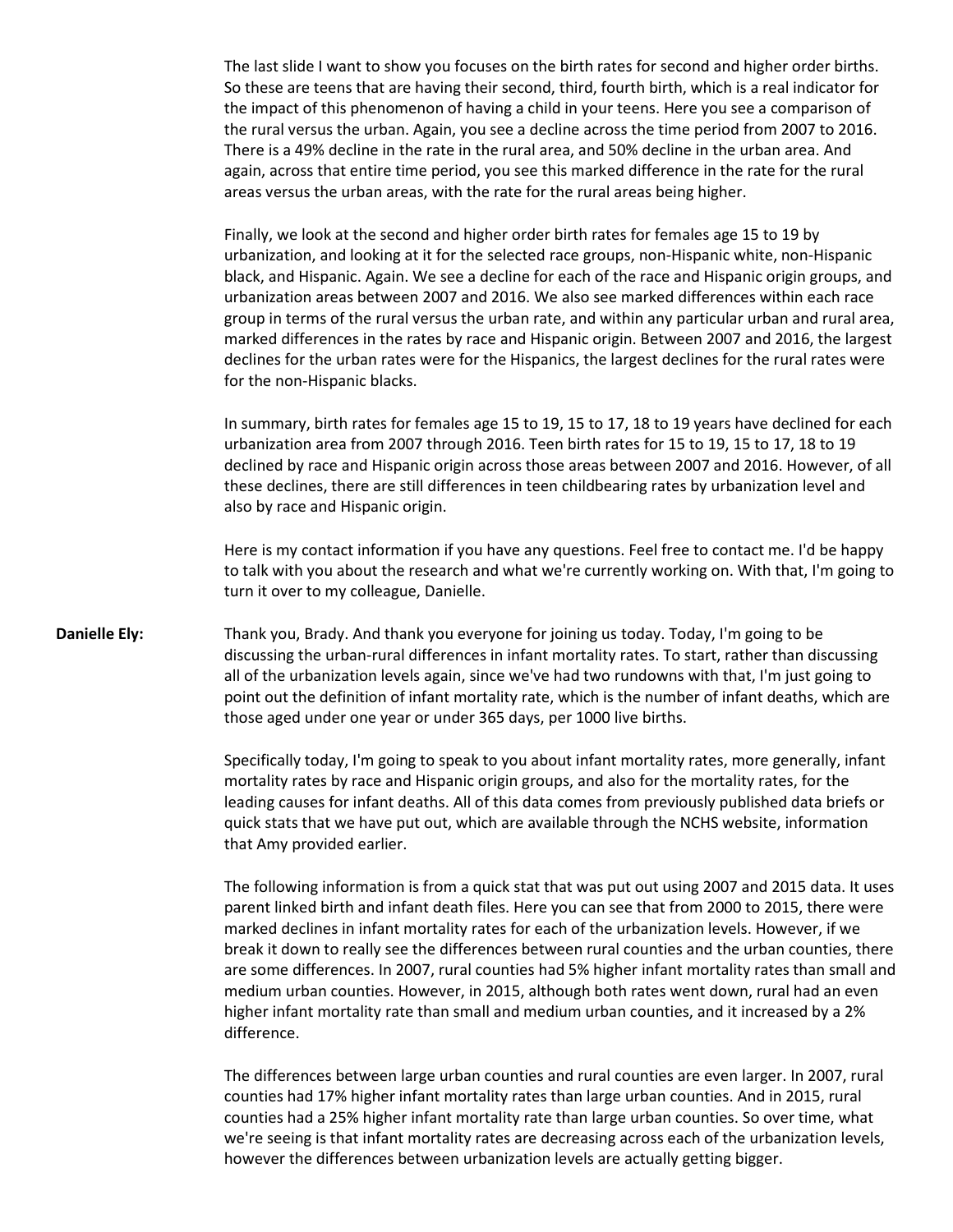The next information I'm going to provide is using 2014 data. Just so everyone is aware, looking at this in more recent years' data, the same trends do occur. However, this is just showing you what has already been published by race and Hispanic origin.

Overall, what we're seeing across different race and Hispanic origin groups is that rural counties tend to have higher infant mortality rates than the urban counties, which we've already discussed in the previous slides. However, looking at differences between rural and urban, the only place where rural is significantly higher is for non-Hispanic whites. And for small or medium urban counties, the differences between rural and small and medium counties for non-Hispanic blacks and for Hispanics was actually non-significant.

When we look at this for the differences between large urban counties and rural counties, there are significant differences for both non-Hispanic whites and non-Hispanic blacks. Specifically for non-Hispanic whites, rural counties had 41% higher infant mortality rates than large urban counties. For non-Hispanic blacks, this difference is 16%. So there are substantially higher infant mortality rates in rural counties for non-Hispanic whites compared to those in large urban counties.

Overall, what we're seeing is that non-Hispanic whites and non-Hispanic black infants have higher mortality rates in rural counties than urban counties. And as I mentioned, the largest differences in infant mortality rates are for non-Hispanic white infants between large urban and rural counties.

This next set of slides that I'm going to talk to you about looks at the differences between rural and urban counties and their leading causes of infant death. This uses 2013 to 2015 year data. This was done to ensure that we have robust enough numbers to look at differences.

Generally in this slide, you're seeing that there are differences between rural and urban areas, however there are places where rural does have lower rates than either of the urban counties. More specifically, if we're doing comparisons between small and medium urban counties with rural counties, there are three leading causes of death where rural counties have higher mortality rates than small or medium urban. These include congenital malformations, sudden infant death syndrome or SIDS, and unintentional injuries. In this particular case, the largest difference in a single leading cause of death is for SIDS, and rural is 35% higher than small or medium urban counties. If we look at these in terms of where rural has lower infant mortality rates, rural counties have lower infant mortality rates due to low birth weight and maternal complicates compared with the infant mortality rates in small or medium urban.

Looking at the differences between large urban counties and rural counties, you can see that there's an even larger difference in places where rural counties have higher infant mortality rates, specifically for the same three as the small or medium urban, where there's congenital malformations, sudden infant death syndrome, and unintentional injuries. But where rural counties had a 35% higher infant mortality rate from SIDS, rural counties in comparison to large urban counties have a 100% higher rate for SIDS.

Additionally, the differences where rural is lower, there are actually approximately the same as the difference between small or medium urban or large urban differences. So rural counties have 10% lower mortality rates from low birth weight or maternal complications when compared to large urban counties.

Overall, what we can say about infant mortality by urbanization is that in rural counties compared with urban counties, the rural counties have higher overall infant mortality rates, so there are consistently higher infant mortality rates for all race and Hispanic origin groups.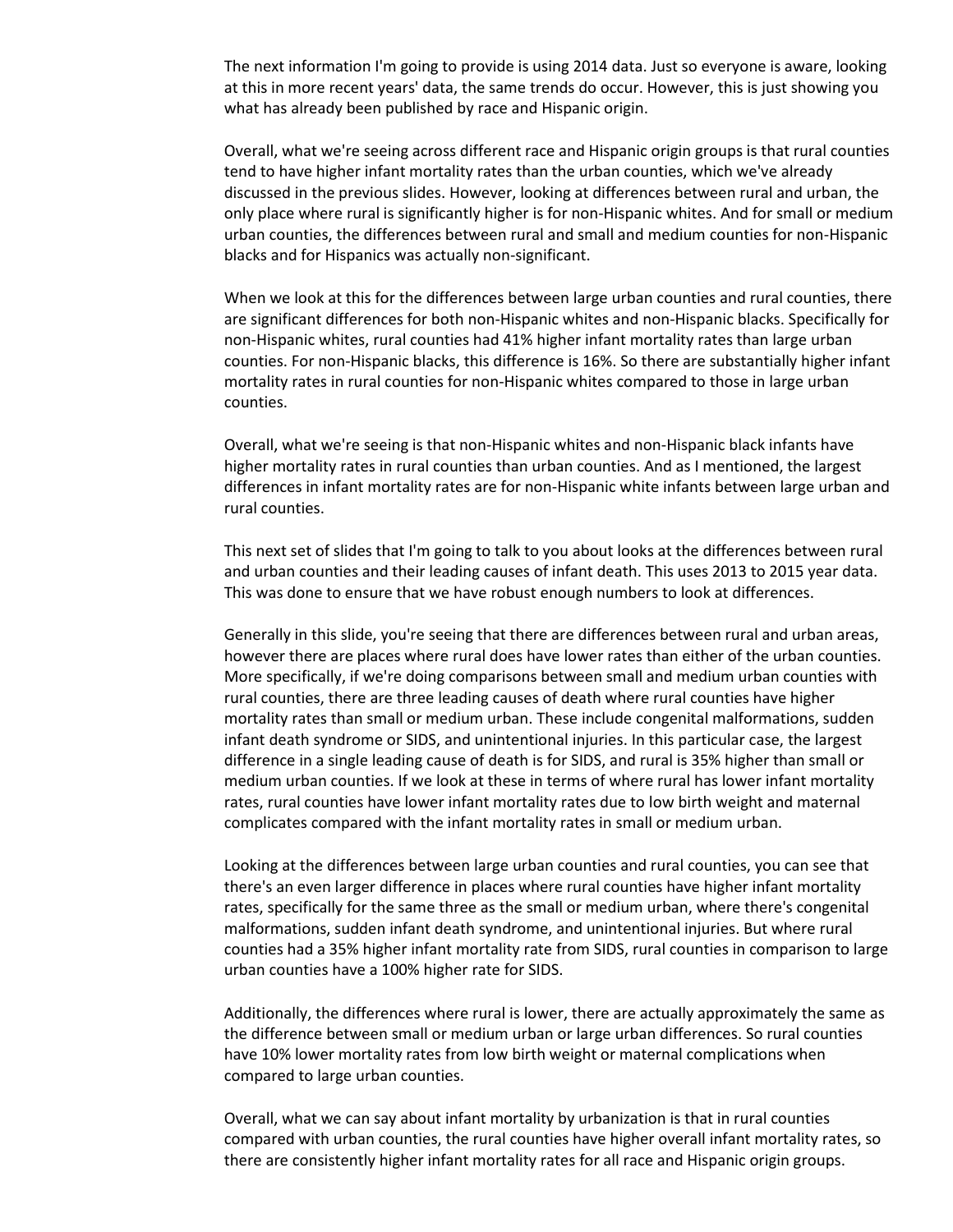|                        | Additionally, we can say rural counties have higher infant mortality rates for three of the five<br>leading causes for death, which are congenital malformations, SIDS, and unintentional injuries.<br>However, rural counties do have lower infant mortality rates for two of the five leading causes<br>of death, which are low birth weight and maternal complications.                                                                                                                                                                                                          |
|------------------------|-------------------------------------------------------------------------------------------------------------------------------------------------------------------------------------------------------------------------------------------------------------------------------------------------------------------------------------------------------------------------------------------------------------------------------------------------------------------------------------------------------------------------------------------------------------------------------------|
|                        | That is all I have to say. I want to thank everyone for joining us today. We hope that you enjoyed<br>our presentations and the information that we have provided on rural-urban differences.                                                                                                                                                                                                                                                                                                                                                                                       |
| <b>Kristine Sande:</b> | Thank you so much. That was really interesting to see all of those differences. At this time, we<br>will open up the webinar for questions. You should've seen the Q&A box appear on your<br>screens. Down in the lower right hand corner, that shows up. Go ahead and enter your<br>questions now. As you enter those questions, we do ask that you select the option to send the<br>question to all panelists so that we don't miss your question.                                                                                                                                |
|                        | We'll just give folks a little bit of time to enter their questions, and in the meantime I would just<br>mention, too, that there are some resources on the RHIhub website that might be of interest to<br>folks on the webinar who are interested in these topics. In both the Models and Innovation<br>section of the website and the Online Library, you can find resources under prenatal care and<br>obstetrics, teen pregnancy, and children and youth, then narrow to mortality. That'll give you an<br>approximation of infant mortality. Those are some resources for you. |
|                        | A question for Dr. Ely. With the SIDS, the big difference in SIDS between urban and rural, has<br>anybody looked into underlying factors that contribute to that?                                                                                                                                                                                                                                                                                                                                                                                                                   |
| <b>Danielle Ely:</b>   | Not that I am aware of. When I have spoken with individuals from states, they have mentioned<br>to me that in some places, it may be an issue of reporting because some certifiers of the death<br>certificate, whether it's a coroner, medical examiner, or other - a funeral director, anything of<br>that sort, they may or may not be willing to put SIDS. They may use a different coding scheme.                                                                                                                                                                              |
| <b>Kristine Sande:</b> | Okay.                                                                                                                                                                                                                                                                                                                                                                                                                                                                                                                                                                               |
| <b>Danielle Ely:</b>   | That may have something to do with it, but it is really hard for us to parse out exactly whether<br>that's what it is or if it is actually something else going on.                                                                                                                                                                                                                                                                                                                                                                                                                 |
| <b>Kristine Sande:</b> | Okay. All right. Another question. For any of the studies noted, did any of the findings surprise<br>the researchers? And if so, why?                                                                                                                                                                                                                                                                                                                                                                                                                                               |
| <b>Amy Branum:</b>     | Oh, that's a good one.                                                                                                                                                                                                                                                                                                                                                                                                                                                                                                                                                              |
| <b>Danielle Ely:</b>   | Coming from the infant mortality side of things, I was actually interested to see the differences<br>in the causes of death, and that they are  Even if we're taking into account why SIDS might be<br>higher in rural compared to urban, even for the other four causes of death, particularly<br>congenital malformations, there is that substantial difference that just kinda makes you go,<br>"Huh, why might that be the case?"                                                                                                                                               |
| <b>Brady Hamilton:</b> | Yeah, I would echo that too. I mean, I come to this area of study as a novice, and I was surprised<br>that in 2016, there's still this pronounced difference in any of the measures that we look at and<br>that it has persisted for so long. And in fact, for some measures, it seems to actually be growing.<br>So it's really quite fascinating.                                                                                                                                                                                                                                 |
| <b>Amy Branum:</b>     | Yeah, I would agree with Brady. I think that persistent difference that we see, especially in teen<br>birth is pretty remarkable in some ways. I mean the good news is that obviously the trends have                                                                                                                                                                                                                                                                                                                                                                               |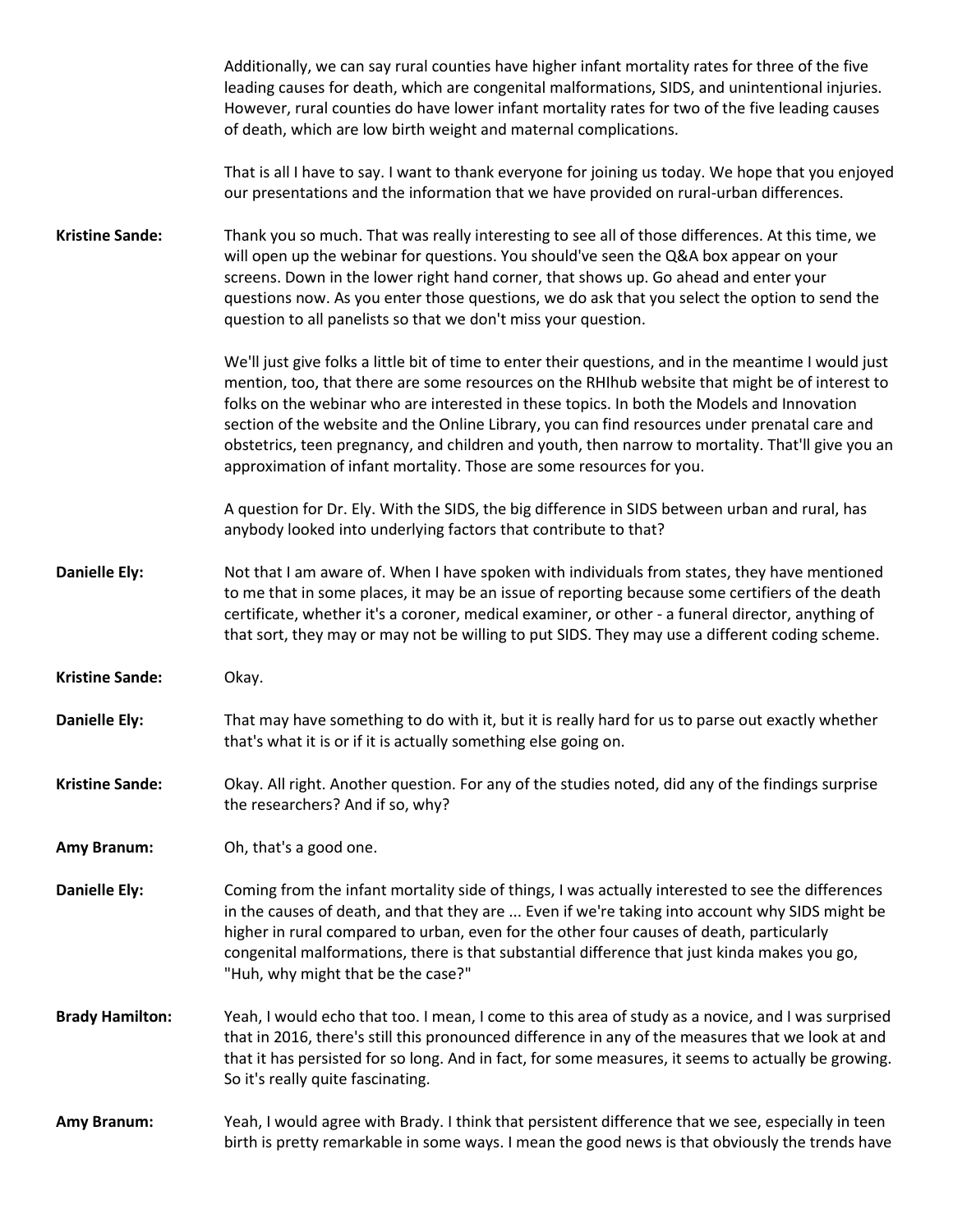|                        | gone in the right direction for all groups, all rural-urban groups. But to see that persistent<br>difference in the rate is pretty telling, you know? There's maybe still some work to do there.                                                                                                                                                                                                                                                                                                                                                                                                                                                                                                              |
|------------------------|---------------------------------------------------------------------------------------------------------------------------------------------------------------------------------------------------------------------------------------------------------------------------------------------------------------------------------------------------------------------------------------------------------------------------------------------------------------------------------------------------------------------------------------------------------------------------------------------------------------------------------------------------------------------------------------------------------------|
| <b>Brady Hamilton:</b> | And such a pronounced difference as well.                                                                                                                                                                                                                                                                                                                                                                                                                                                                                                                                                                                                                                                                     |
| Amy Branum:            | Right, exactly.                                                                                                                                                                                                                                                                                                                                                                                                                                                                                                                                                                                                                                                                                               |
| <b>Kristine Sande:</b> | All right. The next question, the person asking this question says, "I'm a reporter from Arizona<br>PBS. This research is well done and I've learned a lot, and I'm planning on writing an article<br>about it. Why should my readers care?"                                                                                                                                                                                                                                                                                                                                                                                                                                                                  |
| Amy Branum:            | Wow. Great question.                                                                                                                                                                                                                                                                                                                                                                                                                                                                                                                                                                                                                                                                                          |
| <b>Danielle Ely:</b>   | Just more generally, we do know that depending on how you define rural-urban, at least 20% of<br>the population lives in rural counties. So that is not an insignificant number when we're talking<br>about the general population. I think it's important to note that rural counties, we know<br>suffering in a lot of ways. There are a lot of disparities. There's been a lot of research related to<br>healthcare aspects and health outcomes in rural counties being disadvantaged in comparison to<br>urban counties. So if we have people that are still living in urban counties that are giving birth,<br>it's important for us to keep them in mind as well. We don't want them to be left behind. |
| <b>Brady Hamilton:</b> | Yup. If you're looking at, for example, with teen birth rates, they have all these policies and<br>programs in place, looking at this difference, it's clear that the solution that works for some<br>areas, urban areas, may not necessarily work for rural areas. This allows you to sort of better<br>understand how to affect change in that rate, whatever particular health outcome or indicator<br>that you want to change, and sort of incorporate that piece of information to better tune and<br>better direct your efforts.                                                                                                                                                                        |
| <b>Kristine Sande:</b> | All right, thank you. Another question says, "I remember seeing research about SIDS may be tied<br>to a congenital malformation in the inner ear. Do you know of any further research that has<br>linked those?" Then it says, "If so, it would give even more emphasis to the congenital<br>malformations being higher in rural." Thoughts on that?                                                                                                                                                                                                                                                                                                                                                          |
| <b>Danielle Ely:</b>   | I have to be honest with you, I have not heard of that research. However, when we are<br>discussing the leading causes of death, we are looking at the underlying cause of death. So part<br>of that may have to do with how it is being coded on the death certificate.                                                                                                                                                                                                                                                                                                                                                                                                                                      |
| <b>Amy Branum:</b>     | That's true. And I would say, none of us here are necessarily experts on SIDS, and maybe<br>coexisting conditions, if you will, but it's certainly an interesting issue and something that we<br>could make a note about and maybe follow up on, just in terms of our own understanding.                                                                                                                                                                                                                                                                                                                                                                                                                      |
| <b>Kristine Sande:</b> | Great. Thanks for that. One more question here. Inquiring about if you had any data on<br>American Indian and Native American populations in the West?                                                                                                                                                                                                                                                                                                                                                                                                                                                                                                                                                        |
| <b>Brady Hamilton:</b> | Well, one of the advantages to the data from the birth certificate is that we have a rich amount<br>of data for small areas and for small groups. For these particular comparisons, we just focused<br>on the three largest groups that have representation across all the counties. American Indians<br>tend to have quite a few counties where the populations are very small, and would make<br>proportions difficult. We have published some information about that. We have looked into it.<br>But in terms of any comparison for that particular group in terms of urban-rural differences, we<br>have not.                                                                                             |